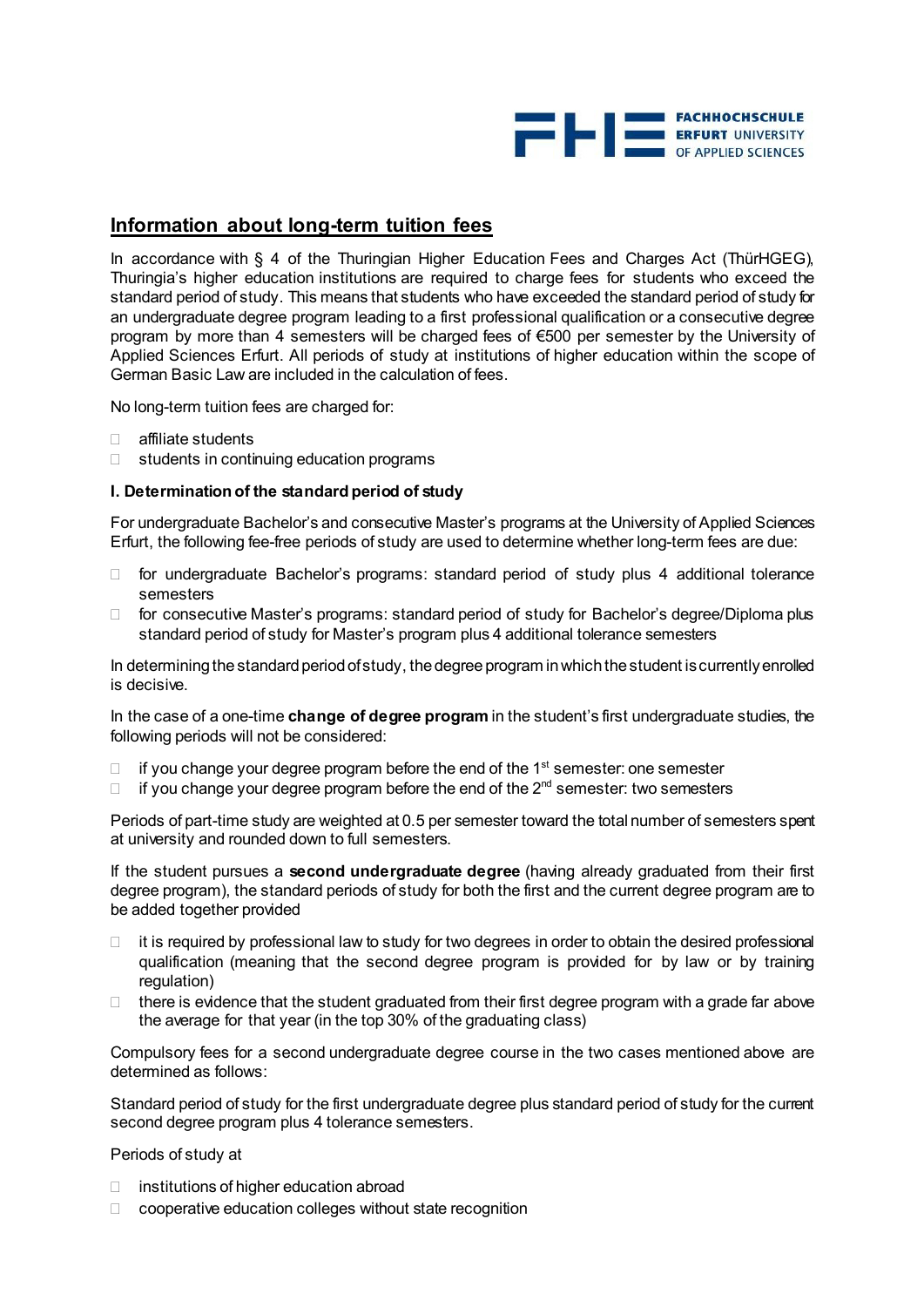- $\Box$  public administration colleges
- $\Box$  private / independent institutions of higher education (with the exception of state-recognized institutions)
- $\Box$  institutions of higher education in the former GDR

and semesters of leave will **not** count towards the total number of semesters spent at university.

## **II. Deferral of or exemption from compulsory payment**

A series of special regulations exists to enable the specific situation of students to be taken into account. These regulations primarily address the personal and/or social circumstances in which students find themselves. If they cannot fulfil particular conditions, their payment obligations will be deferred or the fee will be waived in whole or in part.

## **1. Deferral of compulsory fees**

Pursuant to § 4 (4) ThürHGEG, compulsory fees may be deferred at the student's request in order to cover periods of

- $\Box$  childcare as defined in § 1 (1) sentence 1 no. 2 and (3) of the Federal Parental Allowance and Parental Leave Act (Bundeselterngeld- und Elternzeitgesetz) until the child reaches the age of 14, but at most twice the standard period of study,
- $\Box$  caring for a close relative as defined in § 7 (3) of the Care Act, insofar as their need for care as defined in §3 3 (2) of the Care Act is proven, but at most until twice the standard period of study has been reached,
- $\Box$  actively participating in university committees, insofar as these do not count towards the standard period of study as per § 52 (5) sentence 1 ThürHG in accordance with the relevant provisions in the university statutes, but by a maximum period of two semesters.

### **2. Waiver or reduction of fees**

In individual cases, the fee may be waived in part or in full upon application if its enforcement would result in undue hardship. Undue hardship is generally present in the case of

- $\Box$  consequences of a disability or chronic or serious illness that prolong the student's studies,
- $\Box$  consequences of the student being the victim of a crime that prolong their studies, or
- $\Box$  financial hardship directly before the final examinations are due to take place.

Waiver or reduction can also be considered if payment would cause undue hardship to the student due to their unique personal circumstances.

In the event of **financial hardship directly before final examinations**, this must be demonstrated in the form of a complete, signed and comprehensible **statement of income and assets**. Supporting documents (proof of earnings, current bank statement etc.) must be provided. **Immediate proximity to final examinations can only be claimed for one semester, since immediate proximity only exists if the end of the degree course is imminent without interruption**. In this case, the student must demonstrate that they have registered for their final examinations or present proof that no more than 30 credits are still pending.

Unreasonable hardship may exist if the above-mentioned standard examples of undue hardship do not apply and such serious social, family, professional or other circumstances exist that make it impossible for a student to pay tuition fees. Since the legislature only provides for the waiver of long-term tuition fees in the event of financial hardship directly prior to final examinations, **financial hardship alone cannot constitute reasonable hardship** of the basis of unique personal circumstances.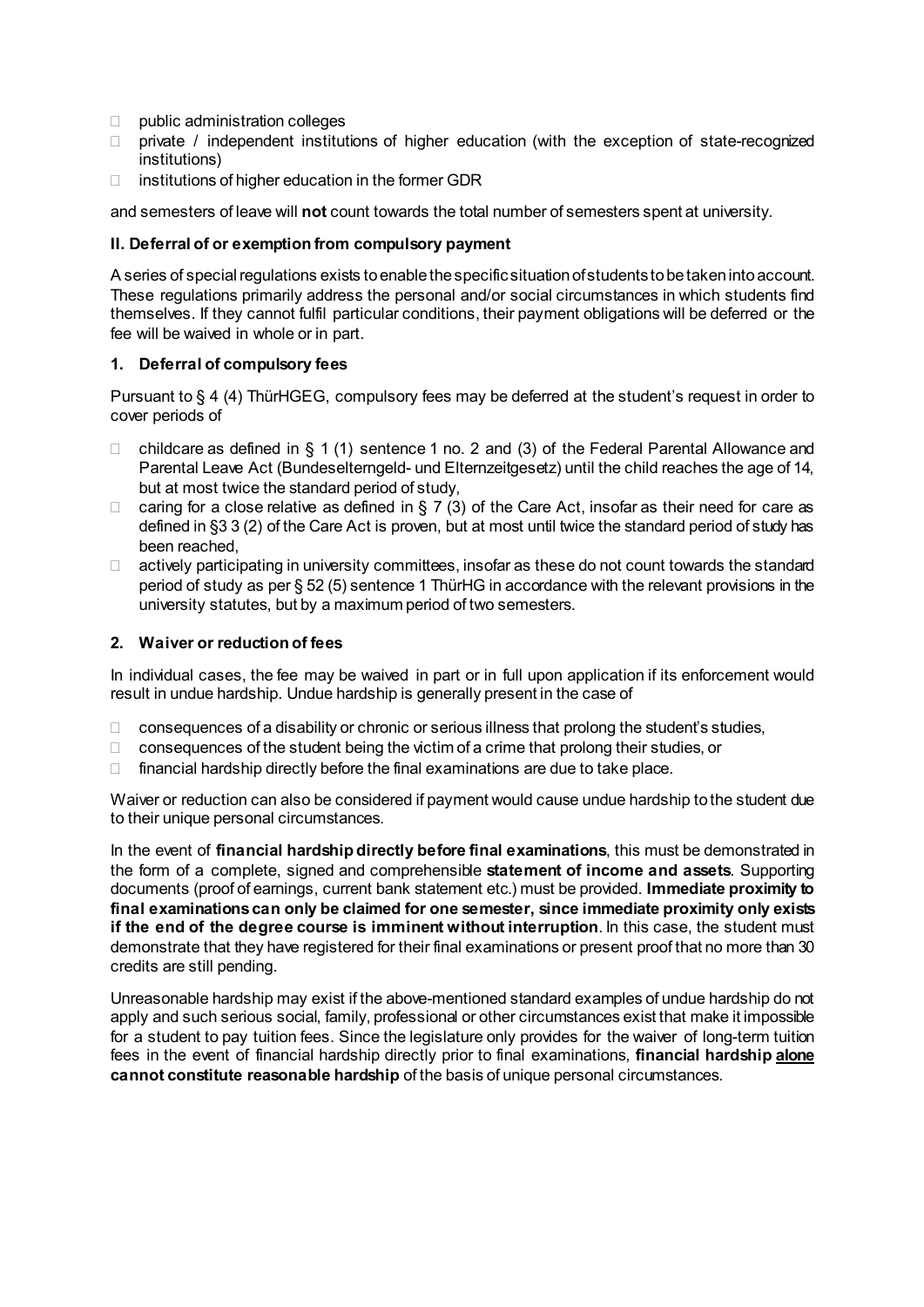# **Information on the procedure**

## **1. Hearing – information letter**

The Student Admissions Office writes to students during the last semester before they are required to pay fees, asking them to verify specific details. The letter includes a statement regarding the duration of fee-free tuition in the degree program in question, as well as the number of semesters the student has already spent at the university. Data and circumstances that have not been recorded or taken into account and are relevant for the collection of fees can then be reported to the Student Admissions Office accordingly.

The following may be considered:

- $\Box$  semesters which do not count towards the standard period of study in accordance with § 4 (3) ThürHGEG (change of degree program, semesters on leave, semesters of part-time study, semesters at universities outside the scope of the German Higher Education Framework Act)
- $\Box$  concessionary second degree in accordance with § 4 (2) ThürHGEG (requirement under professional law / top of graduating class)
- deferral of the obligation to pay tuition fees in accordance with § 4 (4) ThürHGEG (childcare, caring for relatives, active participation in university committees)
- $\Box$  leave of absence
- $\Box$  receipt of BAföG benefits (state student grant)

Applications must be submitted by the deadline specified in the information letter. The corresponding application forms can be found on our website at [https://www.fh-erfurt.de/en/organizational](https://www.fh-erfurt.de/en/organizational-matters/downloads)[matters/downloads](https://www.fh-erfurt.de/en/organizational-matters/downloads).

## **2. Fee notice**

Fee notices are sent out before the re-enrolment period begins. A fee notice is to be understood as a standing order. This means that the notification is issued and dispatched once and, if the student continues with their degree program, is also valid for the following semesters until the student terminates their enrolment.

The tuition fee is 500 euros and is to be paid in addition to the standard semester fee. The due date for payment of the fees is stipulated in the fee notice.

Should the student fail to pay the fee within the given deadline, enrolment or re-enrolment will be denied.

## **3. Applications for waiveror reduction of fees**

If students or applicants have been issued with a fee notice, the University of Applied Sciences Erfurt can waive the tuition fee in full or in part in individual cases of undue hardship upon substantiated request.

The application for waiver/reduction of fees and further information can be found on the homepage of the University of Applied Sciences Erfurt at [https://www.fh-erfurt.de/en/organizational](https://www.fh-erfurt.de/en/organizational-matters/downloads)[matters/downloads](https://www.fh-erfurt.de/en/organizational-matters/downloads). Applications must be submitted by the deadline specified in the fee notice.

## **4. Appeals**

Appealing against the fee notice does not release you from the obligation to pay. Students are required to pay the fee despite their appeal. If the appeal is successful, the long-term tuition fee will be refunded.

## **5. Refunds**

If, before the start of the semester in question, newly enrolled students apply to revoke their enrolment or students who have re-enrolled decide to terminate their enrolment, the long-term tuition fee already paid for that semester will be refunded upon request. The same applies if the University of Applied Sciences Erfurt refuses or revokes enrolment or if the University of Applied Sciences Erfurt discharges the student before the beginning of the semester.